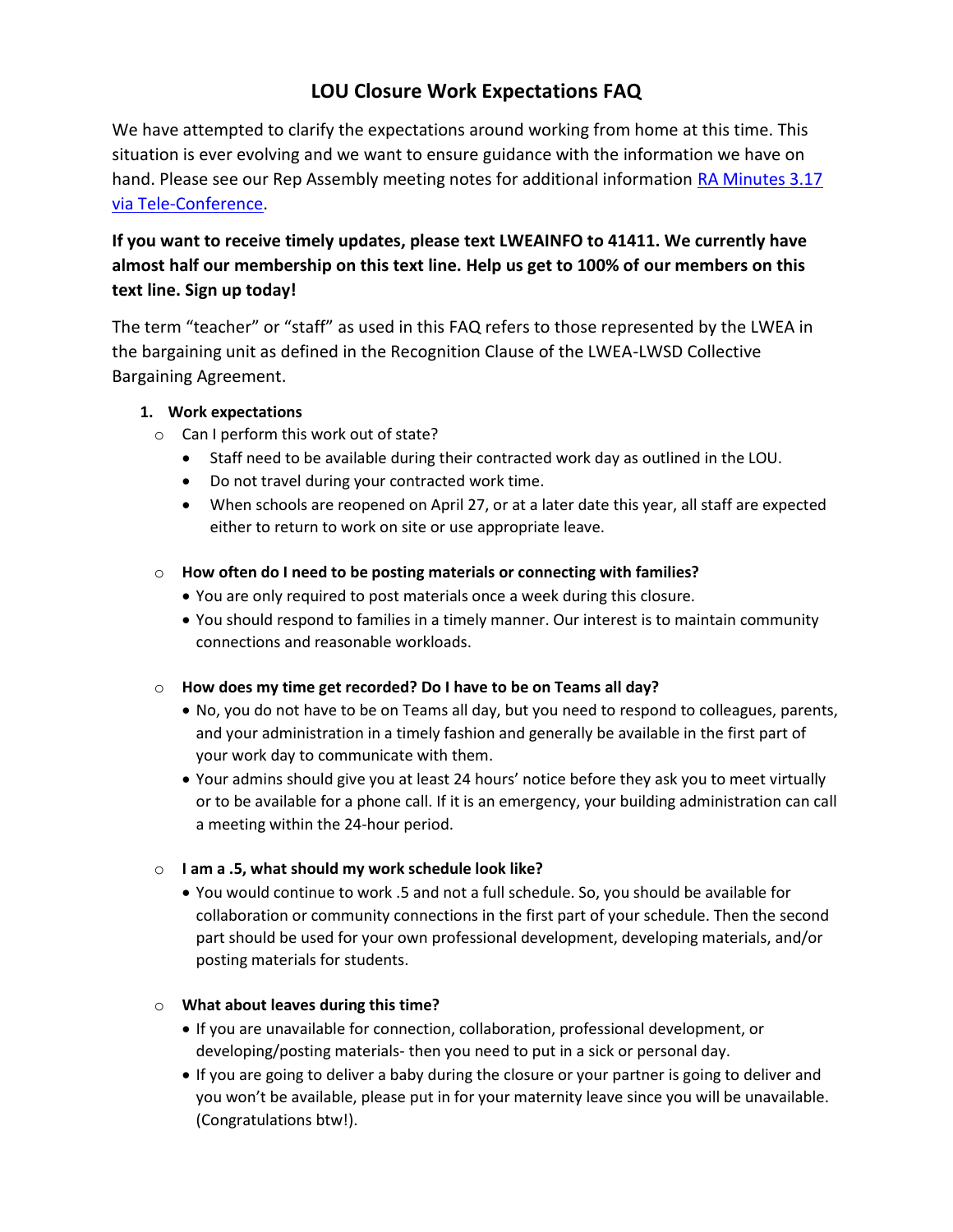If you contract COVID-19 or need to take care of a family member infected with COVID-19, please use the newly bargained emergency health leave provisions. LWSD Emergency Health [Leave FAQ.](https://www.lakewashingtonea.org/file_viewer.php?id=29331)

#### o **How often should I be connecting with my colleagues?**

- Grade band or content teams should plan to connect and collaborate. We are encouraging these teams to calibrate as much as possible so that families have consistent and equitable enrichment materials. A lack of collaboration will likely lead to confusion among students and families and create inequities during the closure.
- Collaboration is defined broadly in this context. Collaboration can include, but is not limited to, working in teams (grade level or subject area, BLT/department chair, IEP, guidance, or equity teams); solving technology issues with HELPDESK; cross-departmental or grade-level collaboration; staff or department meetings.
- o **Can I talk to my students (either in groups or 1-1) on the phone or via a video call app such as Zoom, Teams, FaceTime, or Skype?**
	- Simply, no. It was not OK to talk to students on the phone or through a video call prior to the closure and it is not okay to do so now.
	- You can talk to students via district email. You can email or call parents/guardians.
	- If you call a parent or guardian, please use Skype for Business on your Surface. This keeps the call on a district approved device and network.
	- You can participate in a videoconference or conference call for an IEP or re-eval meeting. This call should be initiated by special education staff and not by an individual teacher.
	- **\*\*Special education services staff who are conducting IEP and re-eval meetings: please review the Special Education section of this document for more guidance on using videoconferencing when working with families. \*\***
	- Anyone who video chats or calls students, either 1-1 or in groups, opens themselves to serious liabilities. Despite the extreme circumstances of this closure, we still need to abide by the Acceptable Use Policy and consider the safety of both students and staff. Also, consider the Hillary Clinton (or the James Comey  $\circledcirc$ )rule: you cannot do the work of a public employee on a private device without that device potentially being subject to a public records request.
	- Please keep your communication with parents and students on district approved communication, including district email, OneNote, PowerSchool Learning, Skype for Business (for phone calls), and Microsoft 365 tools.
- o **I know I cannot share a recorded lesson, but I want to post a message to my students, can I do that?** 
	- Yes, you can opt to pre-record a message for your students. It should not be a lesson.
	- In the interest of equity and clarity, we are encouraging staff to collaborate with colleagues and send a similar style of message to all their students.
	- No one is required to share a recorded lesson. If you opt to record a message to students, use the Camera app on your Surface book because it is a district-approved resource.
- o **What if I disagree with my supervisor about the remote learning opportunity work that I want to post/share?**
	- Our practice is that people should problem solve with their admin/supervisor first.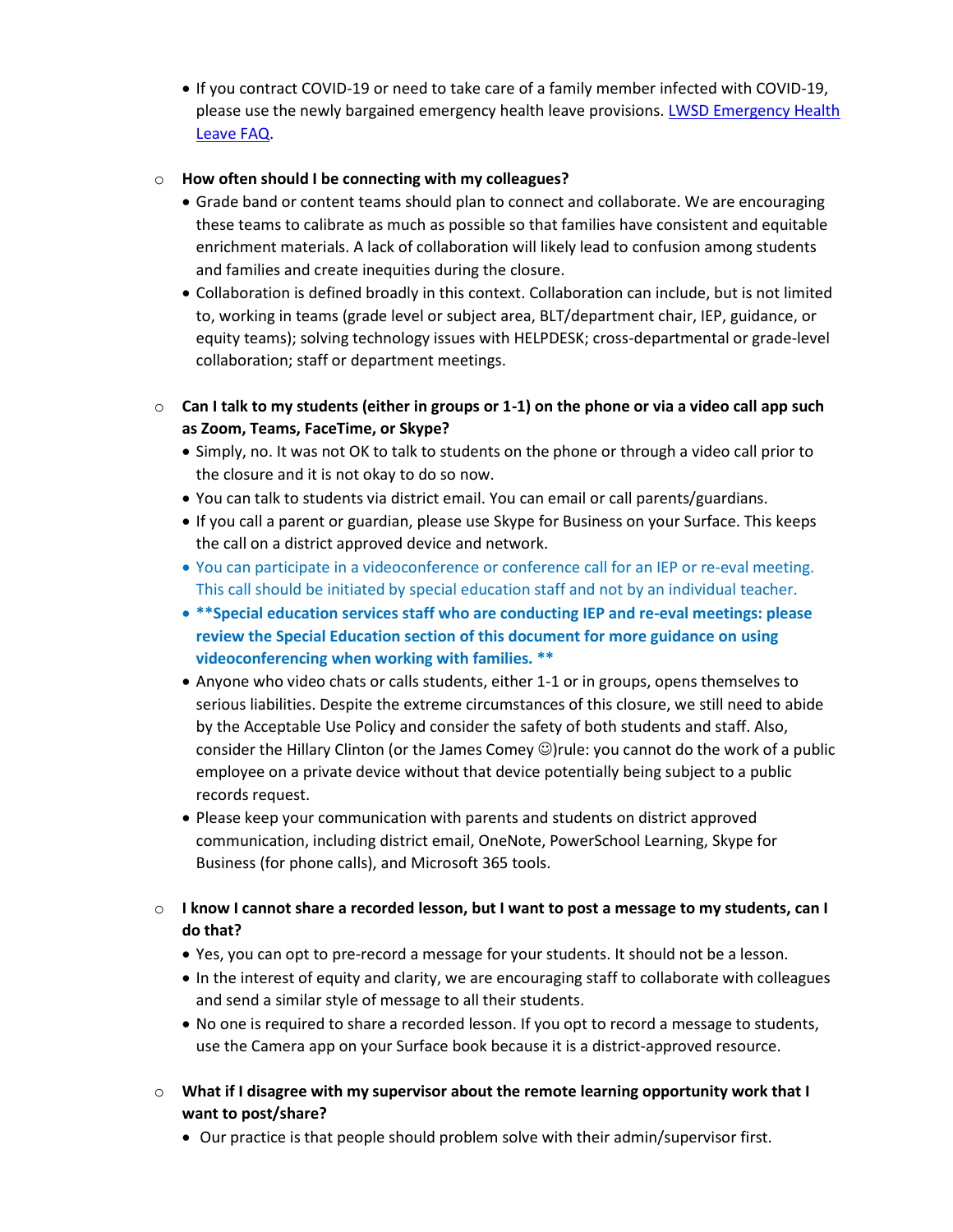- Use these 4 questions as a litmus test for remote learning work and to help facilitate a conversation about the acceptability of the work with admin/supervisor.
	- a. Does the work help a student review material that they may have already covered but not yet mastered?
	- b. Does the work help a student practice skills that are necessary for learning and proficiency in a particular subject?
	- c. Does the work help a student engage in enrichment activities or independent projects in a particular subject area?
	- d. Does the work help a student identify an area of interest in a subject area to research and explore?
- If you can't reach a resolution, contact your building rep for more help.

### o **Grading**

- Grading of assignments and assessments is paused during the closure.
- Assignments that were submitted up to the last day of school, March 11, can be graded and entered into Skyward.
- Following the closure, any of the enrichment materials you provide to students are not to be graded. This means that enrichment materials provided to students after March 11 and through the duration of the closure should not be entered into Skyward, nor should they be assigned a grade.
- At this time, teachers should not be asking students to complete assignments or assessments (missed or new) that are to be graded and/or completed for credit or grade. The district is following guidance from OSPI about student learning and communicating with neighboring districts about their approach to supporting students.
- We expect further information from OSPI on Monday about how we can support high school students who will need credit or support to graduate. When we receive new guidance from the state regarding grades or graduation requirements, we will update our communication to staff then. We anticipate additional guidance in the coming weeks and months that address course credits.

## o **Missing Work**

 In order to avoid confusing families and creating inequities, do not ask students to complete missing assignments or assessments due through March 11. If a student submits missing work to you during the closure, accept the work but do not update grades in Skyward. This directive may change over the next few weeks as OSPI releases guidance to schools on grading and graduation.

## o **Will Professional Development continue during the closure?**

- The LEAP day Wednesday schedule is postponed during the closure.
- LWSD and LWEA agree that PD will need to continue during the closure.
- However, PD opportunities will be communicated in a timely fashion and scheduled with reasonable notice. PD options for the following week will be shared via Cornerstone/PLMS each Thursday so that staff can plan accordingly. Staff will need to contact their supervisor/principal if they are having trouble with Cornerstone/PLMS.
- PD will be district-directed, not building-directed, and selected by staff members. PD will be offered to all staff through PLMS/Cornerstone. Staff will have a menu of 2-3 PD options from which to choose. Staff will be able to earn clock hours in most cases; the feasibility of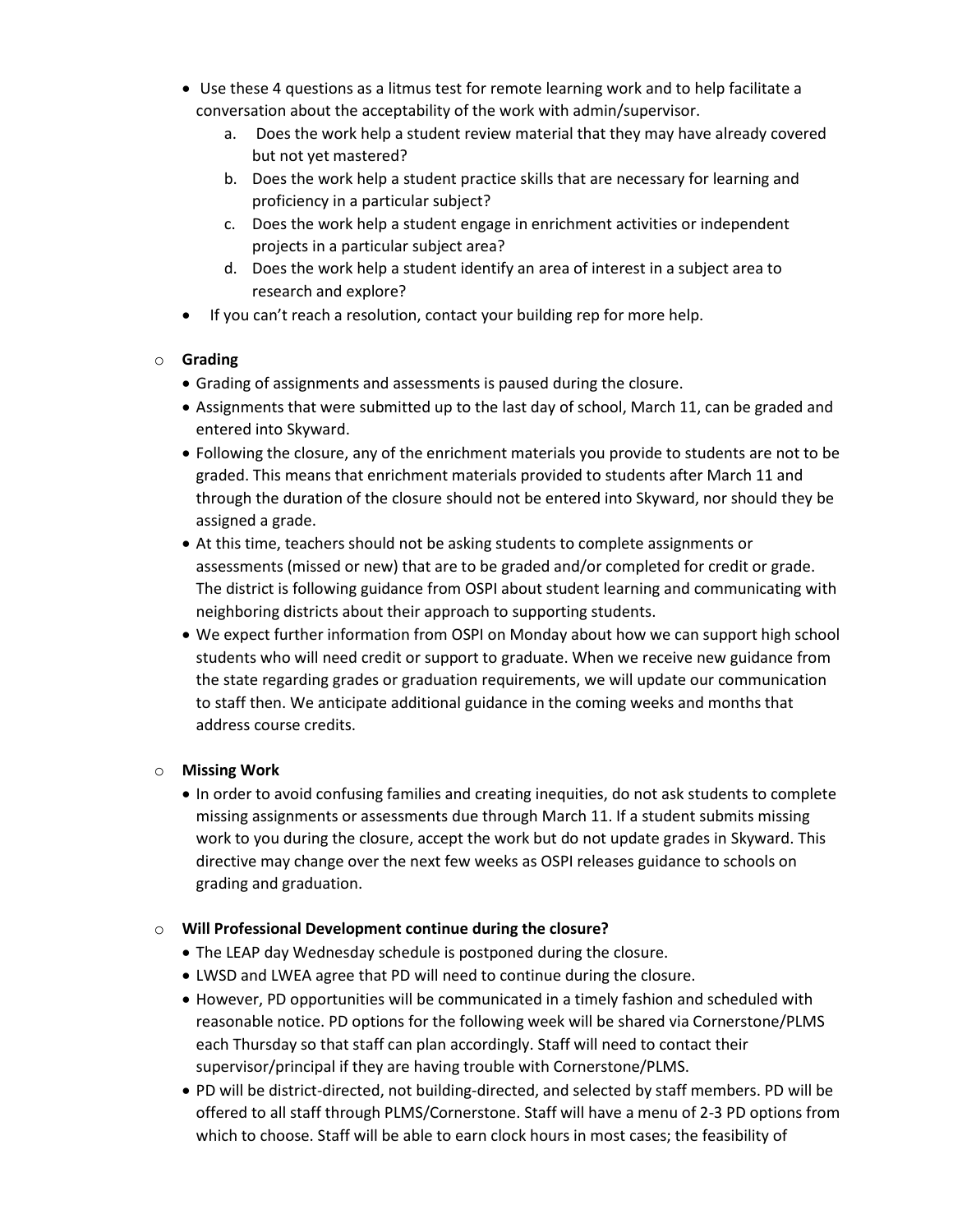earning STEM clock hours is still being explored by the district. If materials are needed for PD (e.g., books), staff should make requests through their principal or supervisor.

- During the closure each staff member will need to complete no more than 4 hours of PD each week, which should be spaced throughout the week as much as possible. Staff select and schedule when they will engage in PD. Staff may elect to coordinate their PD by teams (i.e., a grade level team completes a book study) to further their collaboration. Because many staff are impacted by their own child and family care issues during the closure, staff should consider their personal areas of interest and time commitments when selecting and scheduling PD and be careful not to overcommit themselves.
- Staff will complete the PD equivalent to their FTE. For example, if you are 1.0 FTE you will complete no more than 4 hours per week. If you are .5 FTE you will complete no more than 2 hours per week. Staff with contracts over 1.0 FTE (super contracts) will be expected to complete no more than 4 hours of PD per week.

#### o **What should I post on social media?**

- Be mindful of the social media guidelines from LWSD already in place. LWSD Social Media **[Guidance](https://www.washingtonea.org/file_viewer.php?id=29641)**
- Please do not make social media posts that cause us to look insensitive. Many families are going to struggle in the weeks ahead. Be mindful. Don't post anything during your contracted hours or make jokes about this being a long break. Such comments have a poor effect on community morale. Though you may be working hard during the closure, there are members of our community who cannot see or don't understand the work you are doing.

#### o **You should not have an automated message up.**

 Out of office messages are appropriate for staff on leave, but stating you are out and will only reply to messages on April 24 is not appropriate and does not put us in a professional light.

#### o **Going onto campus**

- You are not expected to go to your work location to work during the closure. Guidance from OSPI and the King County Health Department strongly encourages the public to not work on campus.
- Our guiding interest on this topic is to keep staff safe and healthy, which means staff should be meeting in groups of 10 or less. If you do meet in person with other staff, you must abide by public heath guidelines, including cleaning and social distancing protocols. Keep in mind that cleaning supplies are precious at this time and you may not be able to access cleaning supplies in your building right now.
- We are encouraging you to NOT go into your buildings currently, and if necessary, only for VERY BREIF or LIMITED amounts of time. This is because the district cannot guarantee the safety and cleanliness of each building if there are numerous people coming and going each day.

#### **2. Technology**

 $\circ$  Use district approved digital tools when working with students and families, including email, OneNote, PowerSchool Learning, and Microsoft 365 tools. Skype for Business is recommended for calling parents/guardians.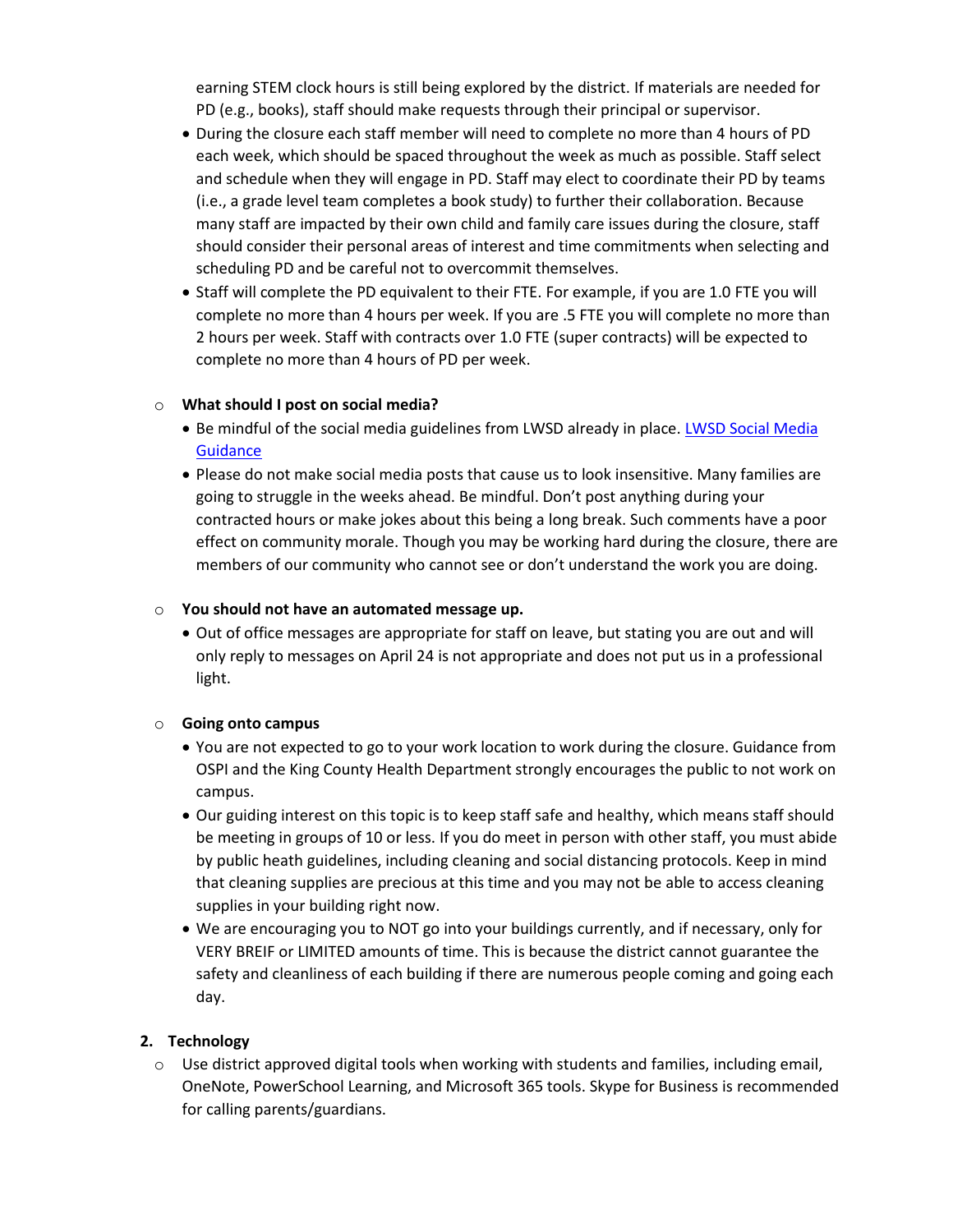- $\circ$  Currently LWSD has secured 500 hotspots for families. There have been 600+ requests for hotspots. They are working to secure more hotspots, as well as more laptops and printers, for families.
- $\circ$  The district is working on a HELPDESK function for families and students. They will communicate those services when they are ready. In the meantime, please be flexible and practice patience.
- o If you do not have Wi-Fi at home, LWEA is opening our conference room to a maximum of 15 people at a time between the hours of 10am- 1pm, Monday thru Friday. Please email [Terri](mailto:terrineely@lwsd.org)  [Neely](mailto:terrineely@lwsd.org) if you would like to use our conference room and Wi-Fi.
- $\circ$  Additionally, contact your internet provider about your service options. Companies like Comcast, AT&T, and T-Mobile are dropping data caps for the next 60 days and offering low cost 60-90 day home internet packages.
- o Print resources: from LWSD, "We are also working to develop print resources that can be made available regionally at school sites throughout the district." Once LWSD has finalized this, we will share information with members. Staff should consider using the print center to prepare printed materials at this time.
- $\circ$  Staff should work with their building admin or supervisor in planning how to get print materials and supplies to families during the closure.

#### **3. Pay**

- $\circ$  Your pay should remain the same during the closure; this includes stipends and overage remedies. No one should have a loss of pay as a result of the closure.
- o Questions about your pay should be sent t[o askpayroll@lwsd.org](mailto:askpayroll@lwsd.org)
- o Please see "Pay" portion of previous update that clarified this: [March 5 COVID message to](https://www.lakewashingtonea.org/file_viewer.php?id=29041)  [LWEA membership.](https://www.lakewashingtonea.org/file_viewer.php?id=29041)

## **4. Substitutes**

- $\circ$  Long term subs will be paid for the position they are currently in and are expected to finish the responsibilities of the position they agreed to take on.
- $\circ$  Daily substitutes may be able to apply for unemployment. The WA state Employment Security Division has said they might approve daily substitutes, but it is on a case by case basis.
- o Here is the link to the Employment Services Division Page on unemployment. It lists step by step instructions: [https://www.esd.wa.gov/unemployment.](https://www.esd.wa.gov/unemployment)
- o Daily substitutes may be able to earn the bonus outlined in Appendix C, section 8 of the CBA. The district has agreed to adjust the formula used to calculate the bonus. Please review the LOU (COVID Closure Work Expectations) for details.

## **5. Special Education**

- $\circ$  Staff should not be delivering SDI or meeting one-on-one with any student(s).
- o At this time, special education staff should be focused on triannual reevaluations and annual renewals and compliance timelines, and not new or initial IEPs, though initial evaluation meetings may continue.
- o Please do not have face to face meetings with students at this time. Team members can call in or virtually join any special education meeting.
- o Special education services staff have limited exceptions to the "no videoconferencing" rule. IDEA compliance is likely to require alternative strategies for meetings. Special education services staff should conduct meetings with the IEP team members using district-approved